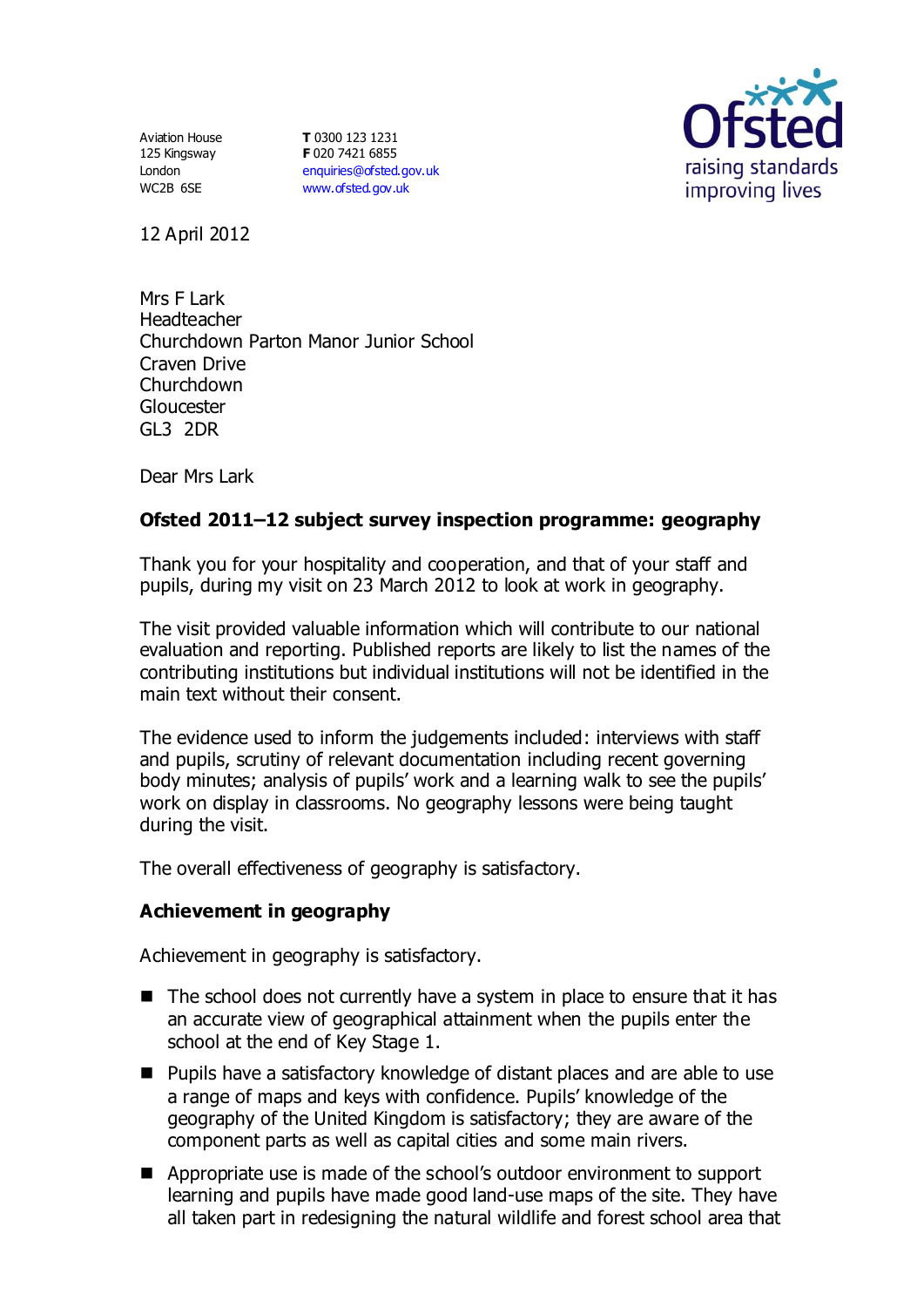is being developed on the school's boundary. In the past two years, however, overall fieldwork skills have not been a sufficient priority, especially at the end of Key Stage 2.

- **Pupils say they enjoy learning about different places and researching and** improving their geographical knowledge of places. They provided a good variety of geographical reasons for selecting another place where they might like to live.
- Pupils showed positive attitudes to geographical learning. All behaved well when they met with the inspector to discuss their learning. They were also observed behaving well in the dining hall and in the Sports Relief activities – which a local secondary school was leading on the day of the visit.
- From the available evidence, pupils obtain a basic geographical education which enables them to reach broadly average standards by the end of Year 6.

# **Quality of teaching in geography**

The quality of teaching in geography is satisfactory.

- Teachers have appropriate subject knowledge and ensure that the pupils obtain basic coverage of the national curriculum orders for geography. The teaching leads to well-presented work but too much is very similar. This suggests that some of the more able pupils are not fully challenged and that the over reliance, in some classes, on worksheets is restricting how much pupils learn.
- Older pupils have some opportunities to investigate problems and remembered well the more controversial issues they have covered such as the topic of deforestation in the rainforests.
- Lessons are carefully sequenced to ensure coverage of the topics but do not always take enough note of pupils' prior learning experiences as assessment is not strong in the subject. This leads to some patchy understanding.
- Good use is made of an adequate range of resources, including information and communication technology (ICT). For example, pupils enjoyed watching their teacher use Google Earth to locate the local area and were able to discuss knowledgably what they had seen.
- Too few assessment strategies are in place. Teachers are aware of this and have consequently all attended a related days' training recently.

### **Quality of the curriculum in geography**

The quality of the curriculum in geography is satisfactory.

 $\blacksquare$  The previously integrated curriculum, in which geography was underrepresented, is undergoing a thorough review to ensure that it is broad and more progressively builds on pupils' previous learning. However, as yet it lacks an appropriate emphasis on geographical enquiry.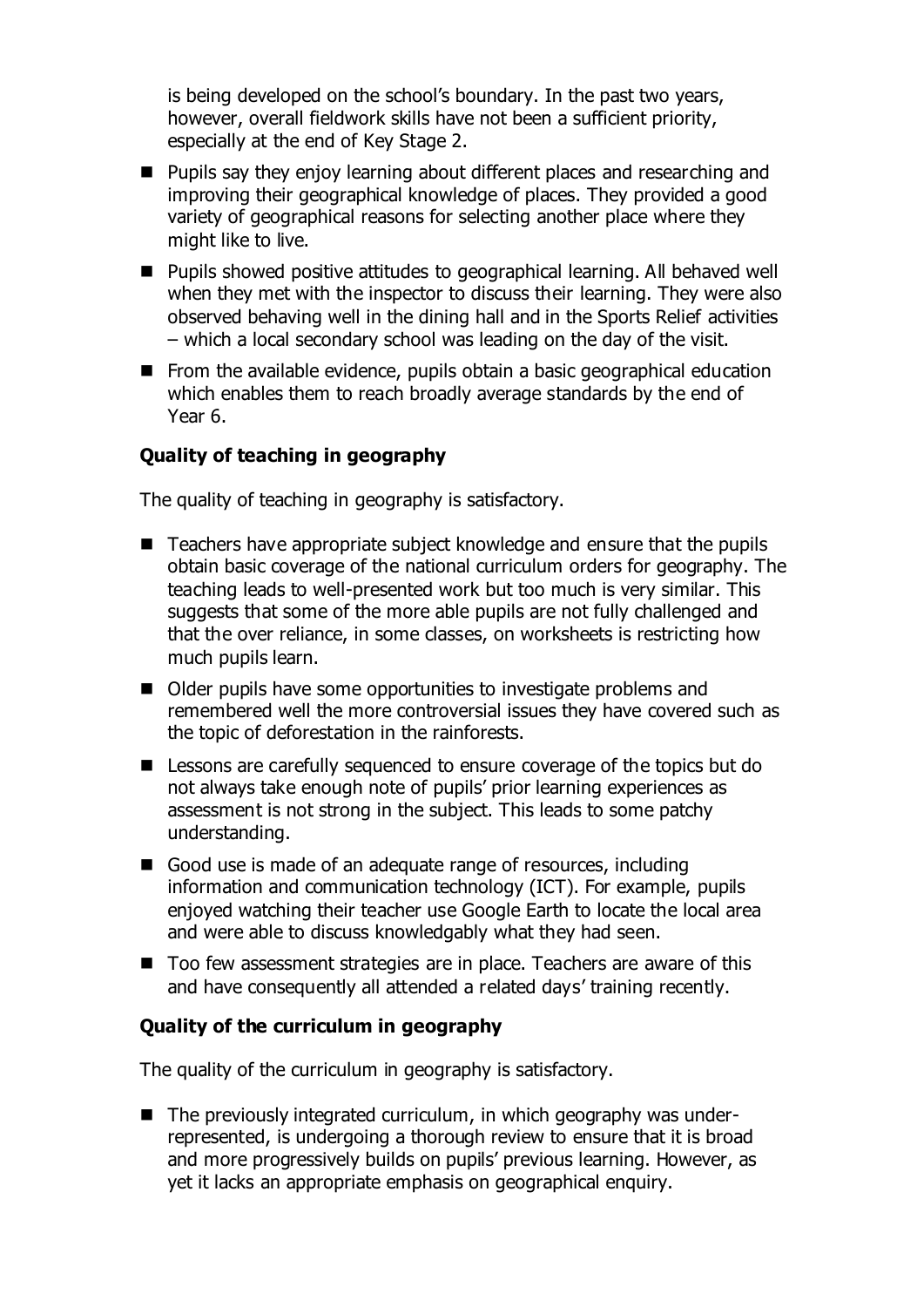- Geography, at an international and global scale, is reasonably well covered and pupils have a good knowledge of physical processes related to volcanoes and earthquakes; due in part to recent news coverage.
- $\blacksquare$  Pupils are involved in taking positive action to improve their own school environment and are keen to recycle and to 'make things last' (sustainability). They discussed the use of solar panels in their locality, putting opposing views across with confidence.
- Links with other subjects, particularly numeracy and science were well used by pupils in their discussions. Links with ICT in their work were more limited.
- Displays around the school show the current curriculum and pupils' growing knowledge and understanding of the links between historical developments and human geography; as seen in their work on Victorian housing development and the links to the establishment of the railways.

# **Effectiveness of leadership and management in geography**

The effectiveness of leadership and management in geography is satisfactory.

- $\blacksquare$  New management has identified the problems in the previous geography curriculum and has set about overhauling the subject. The geography policy, which is out of date, is in line for review in the new schooldevelopment plan.
- All staff have had professional training on the key skills they should be fostering in geography lessons. It is too soon to judge the impact of this training but the unsatisfactory situation that existed previously is now being actively and systematically tackled.
- The subject leader is knowledgeable, enthusiastic, keen on field work and has a clear understanding of what is needed to ensure progression in the geographical learning.
- She has introduced a range of effective strategies to monitor curriculum coverage and this is leading to action planning to tackle the longstanding issues, for example, regarding the teachers' use of too many worksheets.
- Plans are in place to establish a greater emphasis on outdoor learning and fieldwork, especially in relation to forest schools where a member of staff has already had training in preparation for this initiative.
- $\blacksquare$  The school has appropriate resources including maps, atlases, photographs and books. However, it does not currently use the resources and support available from subject associations to keep teachers informed of new developments in the subject or enable them to take opportunities for further professional development.
- $\blacksquare$  The governing body has a nominated link governor with the subject but no evidence exists of active monitoring or visits this academic year.